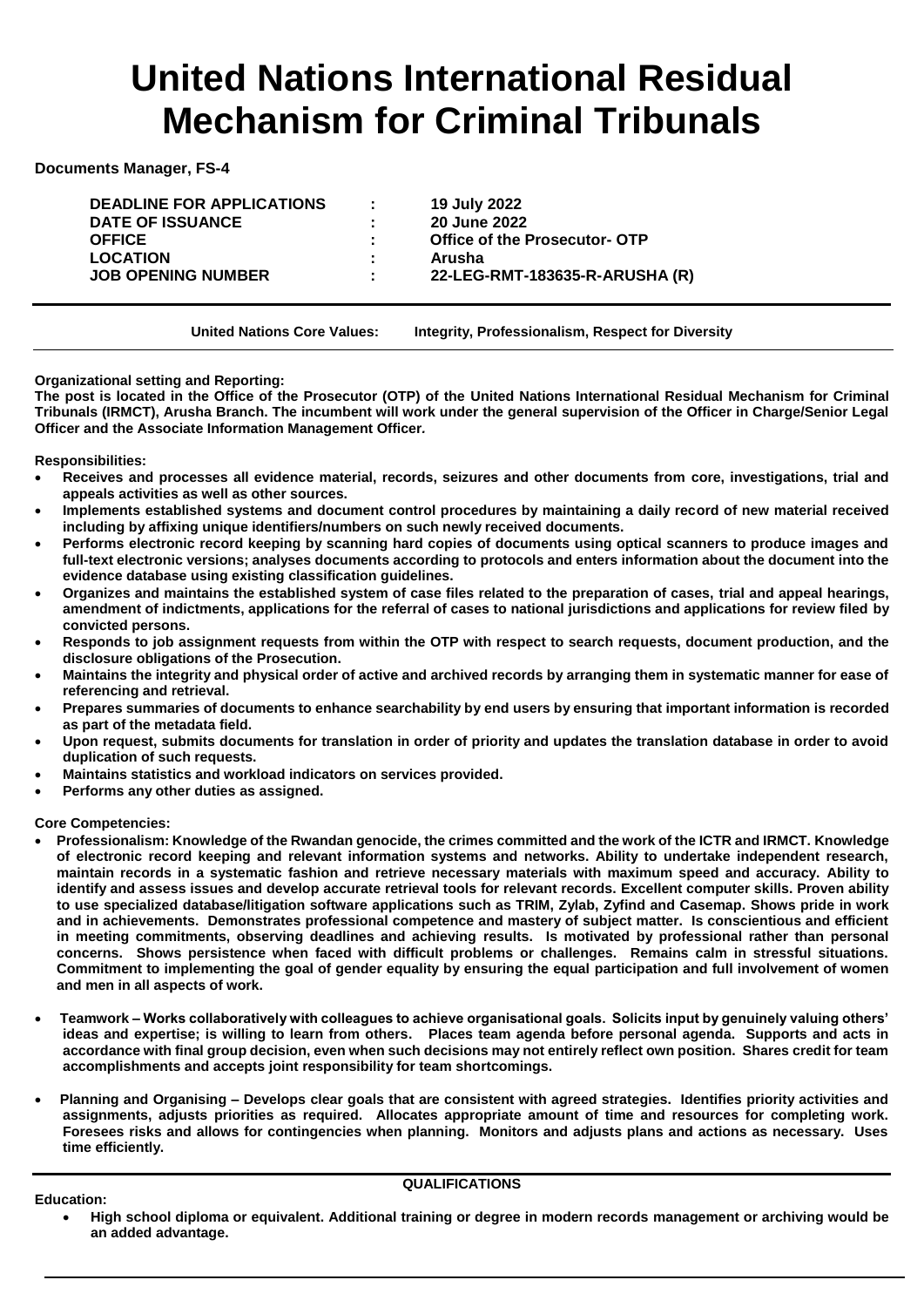# **United Nations International Residual Mechanism for Criminal Tribunals**

### **Work Experience:**

**At least six years of experience in archives, electronic records management or related area. Experience handling and processing sensitive or confidential material is highly desirable. Relevant experience in an international legal environment is greatly desirable. Experience working at an international criminal tribunal will be an advantage.**

### **Languages:**

**English and French are the working languages of the UNIRMCT. For the post advertised, fluency in oral and written English is required. Working knowledge of French or Kinyarwanda is an advantage.**

#### **Assessment Method:**

**There may be an assessment exercise for qualified candidates followed by a competency-based interview.**

#### **Special Notice:**

**The United Nations Secretariat is committed to achieving 50/50 gender balance in its staff. Female candidates are strongly encouraged to apply for this position.** 

**The appointment is limited to the International Residual Mechanism for Criminal Tribunals. Appointment of the successful candidate on this position will be limited to the initial funding of the post. Extension of the appointment is subject to the extension of the mandate and/or the availability of funds. As the international tribunals are not integrated in the Secretariat, UN Staff Members serve on assignment or secondment from their parent department/office if selected. Appointments of staff members in the United Nations are subject to the authority of the Secretary-General. Staff Members are expected to move periodically to new functions in accordance with established rules and procedures, and may in this context be reassigned by the Secretary-General throughout the Organization based on the changing needs and mandates.**

**The United Nations is committed to creating a diverse and inclusive environment of mutual respect. The United Nations recruits and employs staff regardless of gender identity, sexual orientation, race, religious, cultural and ethnic backgrounds or disabilities. Reasonable accommodation for applicants with disabilities may be provided to support participation in the recruitment process when requested and indicated in the application.**

#### **NOTE FOR PREVIOUSLY ROSTERED CANDIDATES**

**Roster candidates must express their interest and availability for published job openings by submitting an updated PHP and cover letter.**

#### **No Fee:**

**THE UNITED NATIONS DOES NOT CHARGE A FEE AT ANY STAGE OF THE RECRUITMENT PROCESS (APPLICATION, INTERVIEW MEETING, PROCESSING, TRAINING OR ANY OTHER FEES). THE UNITED NATIONS DOES NOT CONCERN ITSELF WITH INFORMATION ON BANK ACCOUNTS.**

### **United Nations Considerations**

**According to article 101, paragraph 3, of the Charter of the United Nations, the paramount consideration in the employment of the staff is the necessity of securing the highest standards of efficiency, competence, and integrity. Candidates will not be considered for employment with the United Nations if they have committed violations of international human rights law, violations of international humanitarian law, sexual exploitation, sexual abuse, or sexual harassment, or if there are reasonable grounds to believe that they have been involved in the commission of any of these acts. The term "sexual exploitation" means any actual or attempted abuse of a position of vulnerability, differential power, or trust, for sexual purposes, including, but not limited to, profiting monetarily, socially or politically from the sexual exploitation of another. The term "sexual abuse" means the actual or threatened physical intrusion of a sexual nature, whether by force or under unequal or coercive conditions. The term "sexual harassment" means any unwelcome conduct of a sexual nature that might reasonably be expected or be perceived to cause offence or humiliation, when such conduct interferes with work, is made a condition of employment or creates an intimidating, hostile or offensive work environment, and when the gravity of the conduct warrants the termination of the perpetrator's working relationship. Candidates who have committed crimes other than minor traffic offences may not be considered for employment.**

**Due regard will be paid to the importance of recruiting the staff on as wide a geographical basis as possible. The United Nations places no restrictions on the eligibility of men and women to participate in any capacity and under conditions of equality in its principal and subsidiary organs. The United Nations Secretariat is a non-smoking environment.**

**The paramount consideration in the appointment, transfer, or promotion of staff shall be the necessity of securing the highest standards of efficiency, competence, and integrity. By accepting an offer of appointment, United Nations staff members are subject to the authority of the Secretary-General and assignment by him or her to any activities or offices of the United Nations in accordance with staff regulation 1.2 (c). In this context, all internationally recruited staff members shall be required to move periodically to discharge new functions within or across duty stations under conditions established by the Secretary-General.** 

**Applicants are urged to follow carefully all instructions available in the online recruitment platform, inspira. For more detailed guidance, applicants may refer to the Manual for the Applicant, which can be accessed by clicking on "Manuals" hyper-link on the upper right side of the inspira account-holder homepage.**

**The evaluation of applicants will be conducted on the basis of the information submitted in the application according to the evaluation criteria of the job opening and the applicable internal legislations of the United Nations including the Charter of the United Nations, resolutions of the General Assembly, the Staff Regulations and Rules, administrative issuances and guidelines.**